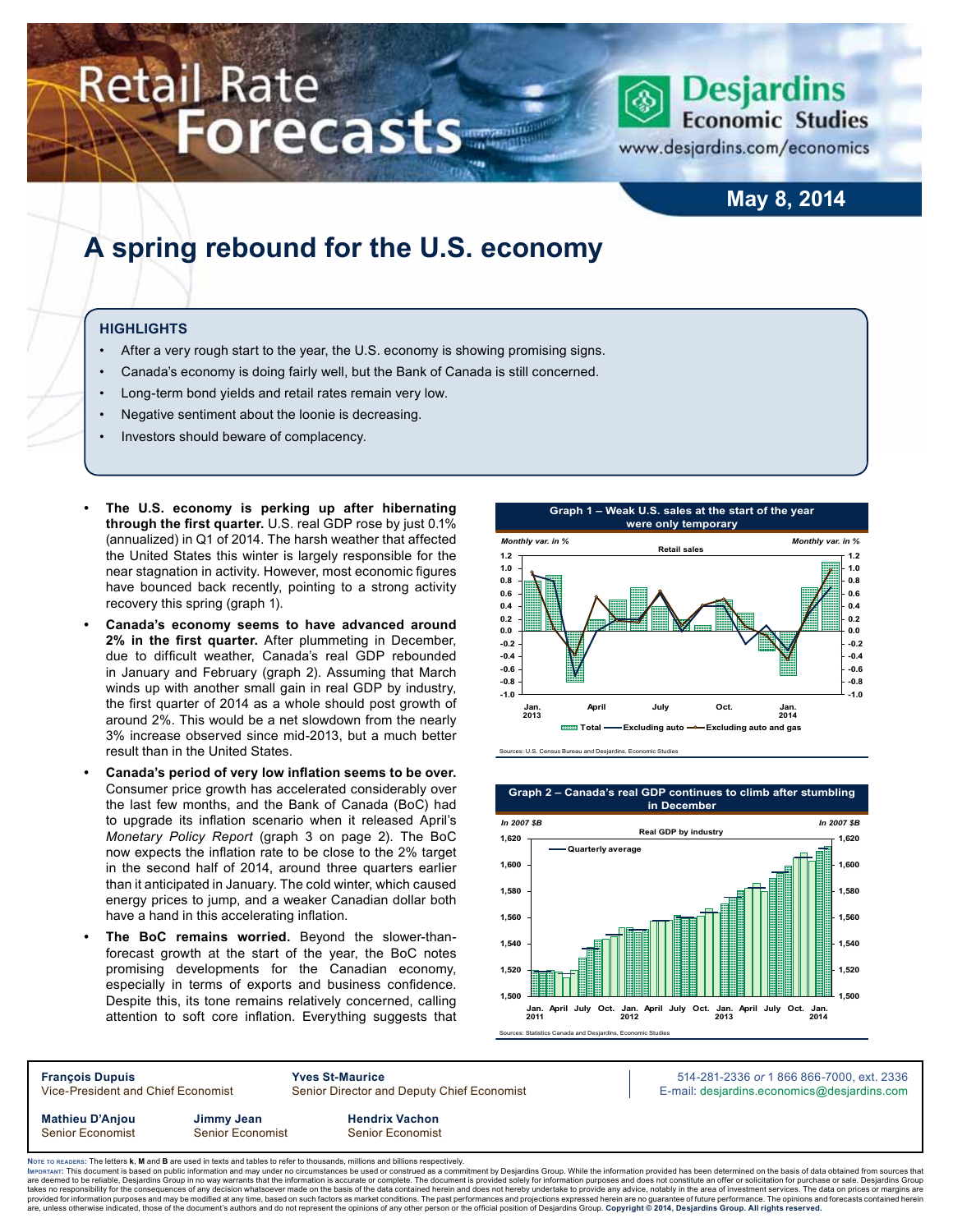

Canada's key rate will remain unchanged for several more quarters.

- **• Long-term yields are immune to the positive economic data.** Although encouraging economic numbers were released in the United States and the Federal Reserve (Fed) is tapering its securities purchases, long-term bond yields remain well below where they were in late 2013. This allows Canadian financial institutions to continue offering very low mortgage rates. The rate posted (before rebates) for 5-year mortgages even dropped to a new low of 4.89%.
- **• Retail rates should start climbing toward the end of summer.** Signs of acceleration from the U.S. economy will strengthen the Fed's determination to wrap up its securities purchases this fall and prepare the markets for a key rate hike in 2015. In this context, bond yields should start to trend up again in a few months, a situation that will have an impact on Canadian retail rates (graph 4).







Sources: Datastream and Desjardins, Economic Studies

#### **Table 1 Forecasts : Retail rate**

|                                | <b>Discount</b><br>rate $(1)$ | Prime rate (1) | Mortgage rate (1) |               | Term savings (1) (2) |               |               |               |  |
|--------------------------------|-------------------------------|----------------|-------------------|---------------|----------------------|---------------|---------------|---------------|--|
|                                |                               |                | 1 year            | 3 years       | 5 years              | 1 year        | 3 years       | 5 years       |  |
| <b>Realized - End of month</b> |                               |                |                   |               |                      |               |               |               |  |
| Nov. 2013                      | 1.25                          | 3.00           | 3.14              | 3.95          | 5.34                 | 0.90          | 1.25          | 1.75          |  |
| Dec. 2013                      | 1.25                          | 3.00           | 3.14              | 3.95          | 5.34                 | 0.90          | 1.25          | 1.75          |  |
| January 2014                   | 1.25                          | 3.00           | 3.14              | 3.85          | 5.24                 | 0.90          | 1.25          | 1.75          |  |
| February 2014                  | 1.25                          | 3.00           | 3.14              | 3.85          | 5.24                 | 0.90          | 1.25          | 1.75          |  |
| March 2014                     | 1.25                          | 3.00           | 3.14              | 3.75          | 4.89                 | 0.90          | 1.25          | 1.75          |  |
| April 2014                     | 1.25                          | 3.00           | 3.14              | 3.75          | 4.89                 | 0.90          | 1.25          | 1.75          |  |
| May 7, 2014                    | 1.25                          | 3.00           | 3.14              | 3.75          | 4.89                 | 0.90          | 1.25          | 1.75          |  |
| <b>Forecasts</b>               |                               |                |                   |               |                      |               |               |               |  |
| End of quarter                 |                               |                |                   |               |                      |               |               |               |  |
| 2014: Q2                       | $1.00 - 1.50$                 | $2.75 - 3.25$  | $2.90 - 3.30$     | $3.50 - 4.00$ | 4.65-5.15            | $0.80 - 1.15$ | $1.00 - 1.50$ | $1.50 - 2.00$ |  |
| 2014: Q3                       | $1.00 - 1.50$                 | $2.75 - 3.25$  | $2.90 - 3.40$     | $3.60 - 4.10$ | 4.75-5.25            | $0.80 - 1.15$ | $1.00 - 1.50$ | $1.50 - 2.00$ |  |
| 2014: Q4                       | $1.00 - 1.50$                 | $2.75 - 3.25$  | $2.95 - 3.45$     | $3.85 - 4.35$ | $4.95 - 5.45$        | $0.80 - 1.20$ | $1.20 - 1.70$ | $1.65 - 2.15$ |  |
| 2015: Q1                       | $1.00 - 1.50$                 | $2.75 - 3.25$  | $3.00 - 3.50$     | 4.10 - 4.60   | $5.20 - 5.70$        | $0.80 - 1.25$ | $1.40 - 1.90$ | $1.90 - 2.40$ |  |
| End of year                    |                               |                |                   |               |                      |               |               |               |  |
| 2015                           | $1.75 - 2.25$                 | $3.50 - 4.00$  | $3.95 - 4.45$     | 4.85-5.35     | $5.75 - 6.25$        | $1.50 - 2.00$ | $2.05 - 2.55$ | $2.45 - 2.95$ |  |
| 2016                           | $2.25 - 3.25$                 | 4.00 - 5.00    | 4.35 - 5.35       | $5.25 - 6.05$ | 5.95 - 6.75          | $1.60 - 2.40$ | $2.30 - 3.10$ | $2.70 - 3.50$ |  |
| 2017                           | $2.75 - 3.75$                 | 4.50 - 5.50    | 4.80 - 5.80       | 5.55-6.35     | $6.20 - 7.00$        | $1.75 - 2.55$ | $2.50 - 3.30$ | 2.95-3.75     |  |

Note: Forecasts are expressed as ranges. (1) End of quarter forecasts; (2) Non-redeemable (annual). Source: Desjardins, Economic Studies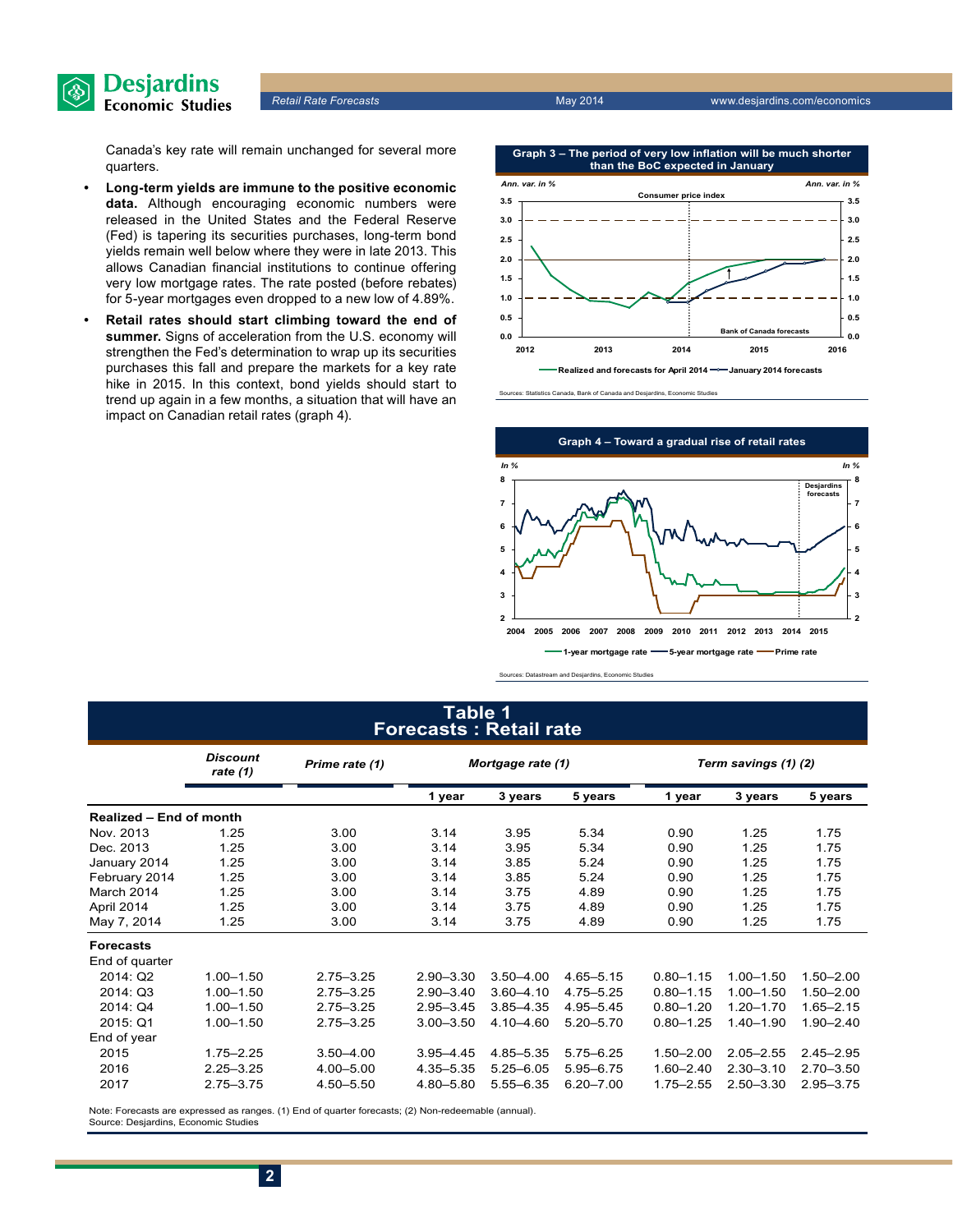

## **CanadiAn Dollar**

## **Negative sentiment about the currency is down**

- The Canadian dollar is rising slowly, nearing US\$0.92 (C\$1.087/US\$) (graph 5). Inflation and the Bank of Canada's (BoC) fearful tone were the most punishing determinants for the loonie between October and January. Now that inflation is climbing faster than expected, the chances of an interest rate cut in Canada have waned, and the Canadian dollar is not being penalized as much by this outlook. We can assume that the loonie would be rising more steeply if the BoC were to stop trying to maintain doubt about its future monetary policy direction.
- The Canadian economy also needs to rebalance toward exports and non-residential investment, another factor that is reining in the loonie's comeback. The global economy's expected improvement should help bring this transition about but, unless they make sufficient productivity gains, Canadian businesses will continue to need help from the currency to deal with fierce international competition.
- With regard to other currencies, the U.S. dollar is slow to trend upwards, despite an encouraging outlook for the U.S. economy and tapered Federal Reserve securities purchases (graph 6). On the other hand, the euro is profiting from the European Central Bank's (ECB) reluctance to announce further easing measures. The common currency is also benefiting from renewed enthusiasm for euro zone peripheral nations, as investors are reaching for yield.
- **Forecasts:** The Canadian dollar is nearing our year-end target, US\$0.925 (C\$1.081/US\$). This will be a difficult mark to maintain in the short term. The expected rebound by the U.S. dollar, as well as the BoC's ambiguous remarks will help rein in the loonie's appreciation for a few more months. Stronger gains are expected against the euro, whose value is not a good reflection of the euro zone's slow economic growth and heightened chances of ECB intervention.



Sources: Datastream and Desjardins, Economic Studies



| <b>Determinants</b>          | <b>Short-term</b> | Long-term |
|------------------------------|-------------------|-----------|
| Oil prices                   |                   |           |
| Metals prices                |                   |           |
| Inflation and Bank of Canada |                   |           |

#### **Table 2 Forecasts: currency**

|               |        |                |        |        |        | . .    |        |        |        |        |
|---------------|--------|----------------|--------|--------|--------|--------|--------|--------|--------|--------|
|               | 2013   |                | 2014   |        |        |        | 2015   |        |        |        |
| End of period | Q3     | Q <sub>4</sub> | Q1     | Q2f    | Q3f    | Q4f    | Q1f    | Q2f    | Q3f    | Q4f    |
| US\$/CAN\$    | 0.9700 | 0.9414         | 0.9050 | 0.9100 | 0.9200 | 0.9250 | 0.9300 | 0.9300 | 0.9400 | 0.9500 |
| CANS/US\$     | 1.0310 | 1.0623         | 1.1050 | 1.0989 | 1.0870 | 1.0811 | 1.0753 | 1.0753 | 1.0638 | 1.0526 |
| CAN\$/€       | 1.3955 | 1.4638         | 1.5229 | 1.4945 | 1.4565 | 1.4378 | 1.4086 | 1.3978 | 1.3723 | 1.3474 |
| US\$/€        | 1.3536 | 1.3780         | 1.3782 | 1.3600 | 1.3400 | 1.3300 | 1.3100 | 1.3000 | 1.2900 | 1.2800 |
| US\$/£        | 1.6194 | 1.6563         | 1.6672 | 1.6800 | 1.6700 | 1.6800 | 1.6900 | 1.7000 | 1.7000 | 1.6800 |
| __            |        |                |        |        |        |        |        |        |        | $ -$   |

Sources: Datastream, Federal Reserve Board and Desjardins, Economic Studies files for example of the studies files forecasts files forecasts

**3**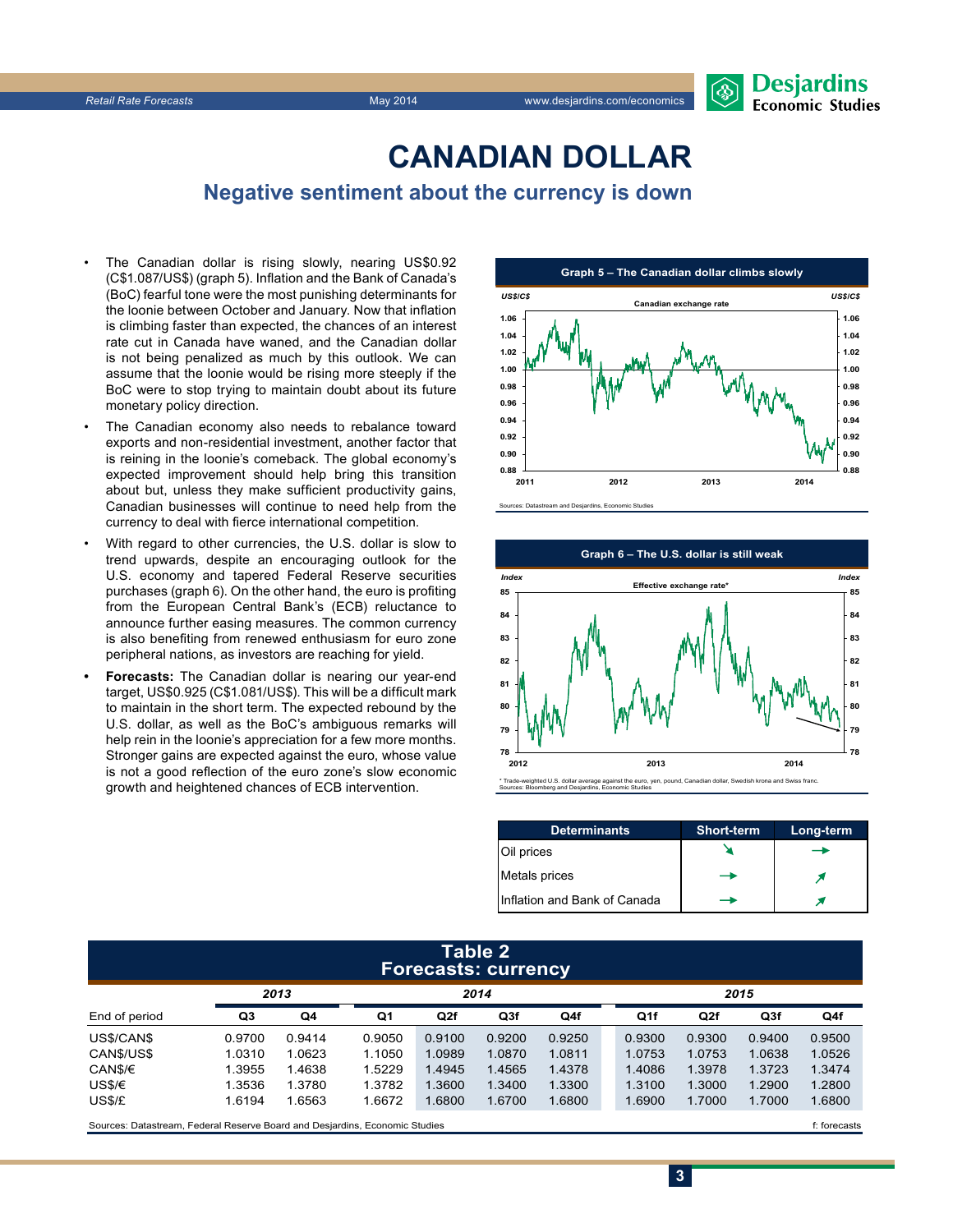

## **Asset classes return Beware of complacency**

- **• We maintained a favourable bias toward the Canadian stock market early this year, and so far we have not been disappointed.** Canada's stock market is one of the best performers this year, primarily boosted by solid energy prices, which were in turn driven up by the geopolitical tensions in Ukraine. Growth in the S&P/TSX energy component is therefore ahead, at nearly 15% since the start of the year. We must also highlight the impact of the loonie's depreciation, which has favoured the profit outlook of some sectors, including those most sensitive to the U.S. economy.
- **Besides energy, industrial materials have posted lively growth of nearly 10% in 2014.** The industrial sector was more timid at the start of the year, but came back strong in April and is up 4.5% from the beginning of the year. In this context of fairly widespread component strength, the Canadian stock market continues to rank among the best performers this year. With economic growth poised to strengthen in the United States this spring and improvements on the horizon for Canadian exports, these gains could be maintained, especially since in some cases, such as industrial materials, there is still a lot of room for catch up after three gloomy years (graph 7).
- As for the United States, fears of a collapse after **2013's spectacular performance have been dispelled.** After rebounding 4.3% in February, the S&P 500 managed to post increases that, while modest, helped to approach the 1,900-point mark. This is all the more remarkable since the high tensions in Ukraine and economic troubles in the United States during the first quarter would have been grounds for a longer stock market correction than what was observed in January. Of course, business results were reassuring, but the decreased volatility recently has us a bit perplexed (graph 8). Even the fears of overvalued tech stocks in March were rapidly followed by bargain-hunting. At the very least, the punishment was hardly severe; NASDAQ is down just 1.0% from the start of the year.
- All the same, we see some negative risks on the **horizon for the stock markets, especially with regard to the situation in the bond market.** Yields, especially those for longer maturities, now seem disconnected from the macroeconomic context, and there could be a rude awakening. A sharp increase in yields, as observed in 2013, could be an obstacle for the stock markets. Since December, the Federal Reserve (Fed) has lifted two major sources of uncertainty that prevailed in 2013: the timing of the start of tapering and changes to its forward guidance for rates. One thing the Fed has never done, however, is to signal that it would put off tightening its monetary policy, although it was careful to repeat that when the time came to raise rates, it would be done very gradually (graph 9). For now, heavy demand for securities offering higher returns is favouring long-term bonds but, in our opinion, the markets seem poorly positioned for the onset of monetary firming, which we expect to see just over a year from now.